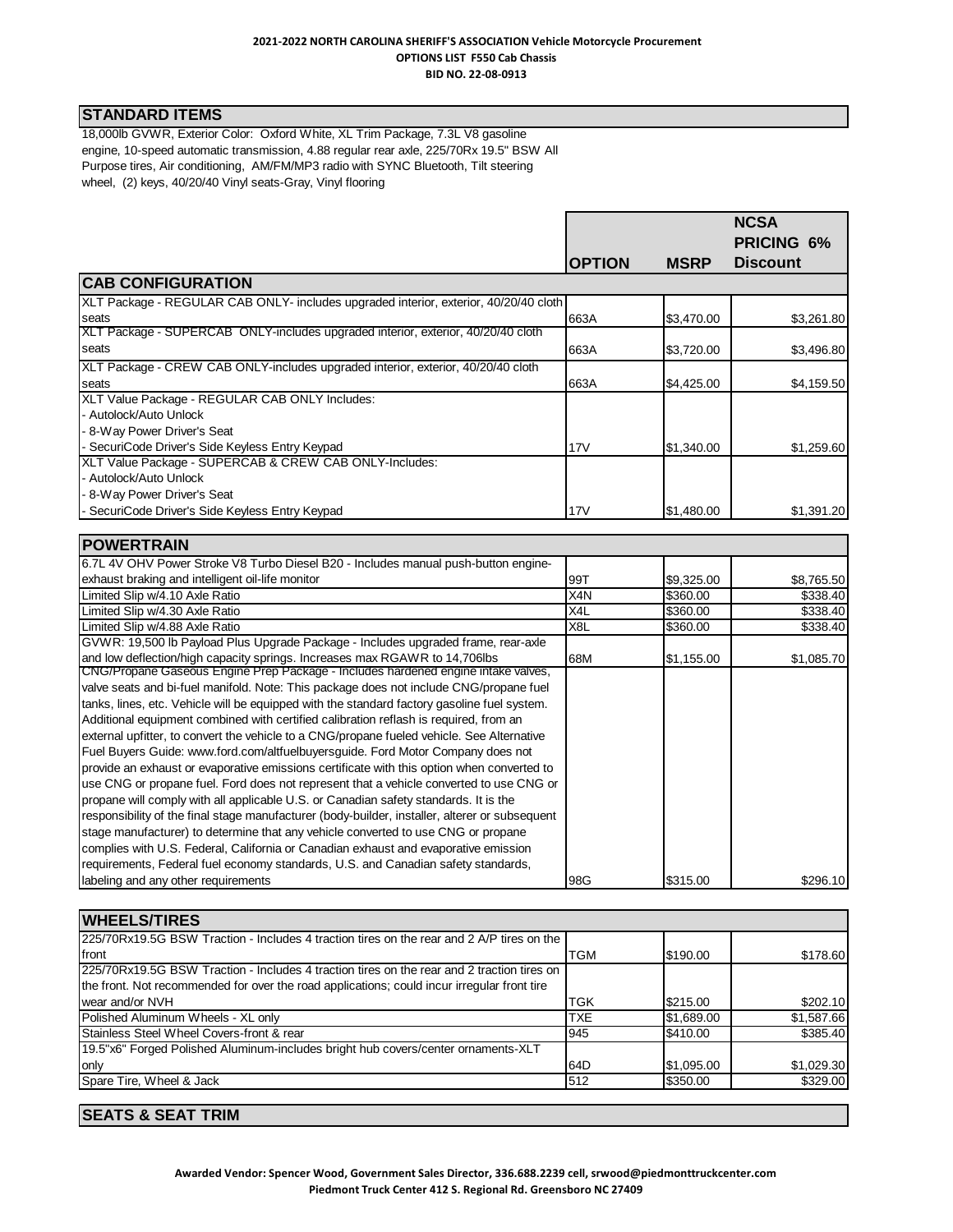**BID NO. 22-08-0913**

| REGULAR & SUPERCAB ONLY-Cloth 40/20/40 Split Bench Seat -XL only, standard with   |     |          |          |
|-----------------------------------------------------------------------------------|-----|----------|----------|
| <b>XLT</b>                                                                        | 1S  | \$100.00 | \$94.00  |
| ICREW CAB ONLY-Cloth 40/20/40 Split Bench Seat - XL only, standard with XLT       | 1S  | \$315.00 | \$296.10 |
| ALL CONFIGURATIONS-Vinyl 40/Mini-Console/40 Front Seat - XL only                  | LS  | \$355.00 | \$333.70 |
| <b>IREGULAR &amp; SUPERCAB ONLY-Cloth 40/Mini-Console/40 Front Seat - XL only</b> | 4S  | \$515.00 | \$484.10 |
| CREW CAB ONLY-Cloth 40/Mini-Console/40 Front Seat - XL only                       | 4S  | \$615.00 | \$578.10 |
| SUPERCAB & CREW CAB ONLY-Cloth 40/Console/40 front seats-includes 2-way           |     |          |          |
| adjustable driver/passenger headrests & driver's side manual lumbar, Flow-through |     |          |          |
| console, 110V/400W outlet in rear - XLT only                                      | 2S  | \$945.00 | \$888.30 |
| Heated front driver seat with variable temperature - XLT only                     | 90A | \$115.00 | \$108.10 |

# **OTHER OPTIONS**

| יוטו וט ובווו                                                                                                                   |     |            |            |
|---------------------------------------------------------------------------------------------------------------------------------|-----|------------|------------|
| Power Equipment Group - Regular cab only-Deletes passenger-side lock cylinder.                                                  |     |            |            |
| Includes upgraded door trim panel.                                                                                              |     |            |            |
| Includes:                                                                                                                       |     |            |            |
| - Accessory Delay                                                                                                               |     |            |            |
| - Trailer Tow Mirrors w/Power Heated Glass                                                                                      |     |            |            |
| Includes manual folding, manually telescoping and heated convex spotter mirror.                                                 |     |            |            |
| - Advanced Security Pack                                                                                                        |     |            |            |
| Includes SecuriLock Passive Anti-Theft System (PATS) and inclination/intrusion sensors.                                         |     |            |            |
| - Power Locks                                                                                                                   |     |            |            |
| Power Tailgate Lock                                                                                                             |     |            |            |
| <b>Power Front Seat Windows</b>                                                                                                 |     |            |            |
| Includes 1-touch up/down driver/passenger window.                                                                               |     |            |            |
| <b>Remote Keyless Entry</b>                                                                                                     | 90L | \$915.00   | \$860.10   |
| Power Equipment Group - Supercab only-Deletes passenger-side lock cylinder. Includes                                            |     |            |            |
| upgraded door trim panel.                                                                                                       |     |            |            |
| Includes:                                                                                                                       |     |            |            |
| - Accessory Delay                                                                                                               |     |            |            |
| - Trailer Tow Mirrors w/Power Heated Glass                                                                                      |     |            |            |
| Includes manual folding, manually telescoping and heated convex spotter mirror.                                                 |     |            |            |
| - Advanced Security Pack                                                                                                        |     |            |            |
| Includes SecuriLock Passive Anti-Theft System (PATS) and inclination/intrusion sensors.                                         |     |            |            |
| - Power Locks                                                                                                                   |     |            |            |
| - Power Tailgate Lock                                                                                                           |     |            |            |
| <b>Power Front Seat Windows</b>                                                                                                 |     |            |            |
| Includes 1-touch up/down driver/passenger window.                                                                               |     |            |            |
| - Remote Keyless Entry                                                                                                          | 90L | \$915.00   | \$860.10   |
| Power Equipment Group - Crewcab only-Deletes passenger-side lock cylinder. Includes                                             |     |            |            |
| upgraded door trim panel.                                                                                                       |     |            |            |
| Includes:                                                                                                                       |     |            |            |
| - Accessory Delay                                                                                                               |     |            |            |
| - Trailer Tow Mirrors w/Power Heated Glass                                                                                      |     |            |            |
| Includes manual folding, manually telescoping and heated convex spotter mirror.                                                 |     |            |            |
| - Advanced Security Pack                                                                                                        |     |            |            |
| Includes SecuriLock Passive Anti-Theft System (PATS) and inclination/intrusion sensors.                                         |     |            |            |
| - Power Locks                                                                                                                   |     |            |            |
| - Power Tailgate Lock                                                                                                           |     |            |            |
| <b>Power Front Seat Windows</b>                                                                                                 |     |            |            |
| Includes 1-touch up/down driver/passenger window.                                                                               |     |            |            |
| - Remote Keyless Entry                                                                                                          | 90L | \$1,125.00 | \$1,057.50 |
| Trailer Tow Package - Includes aftermarket trailer brake wiring kit. Trailer brake controller                                   |     |            |            |
| not included. Note: Salespersons source book or Ford RV trailer towing guide should be                                          |     |            |            |
| consulted for specific trailer towing or camper limits and corresponding required                                               |     |            |            |
| equipment, axle ratios and model availability                                                                                   | 531 | \$45.00    | \$42.30    |
| XL Value Package - Includes:                                                                                                    |     |            |            |
| - Bright Chrome Hub Covers & Center Ornaments                                                                                   |     |            |            |
| - Chrome Front Bumper                                                                                                           |     |            |            |
| - Steering Wheel-Mounted Cruise Control<br>Utility Lighting System (LED Side-mirror Spotlights) - required with Power Equipment | 96V | \$395.00   | \$371.30   |
| Group (90L)-required with Power Equipment Group (90L)                                                                           | 63A | \$160.00   | \$150.40   |
|                                                                                                                                 |     |            |            |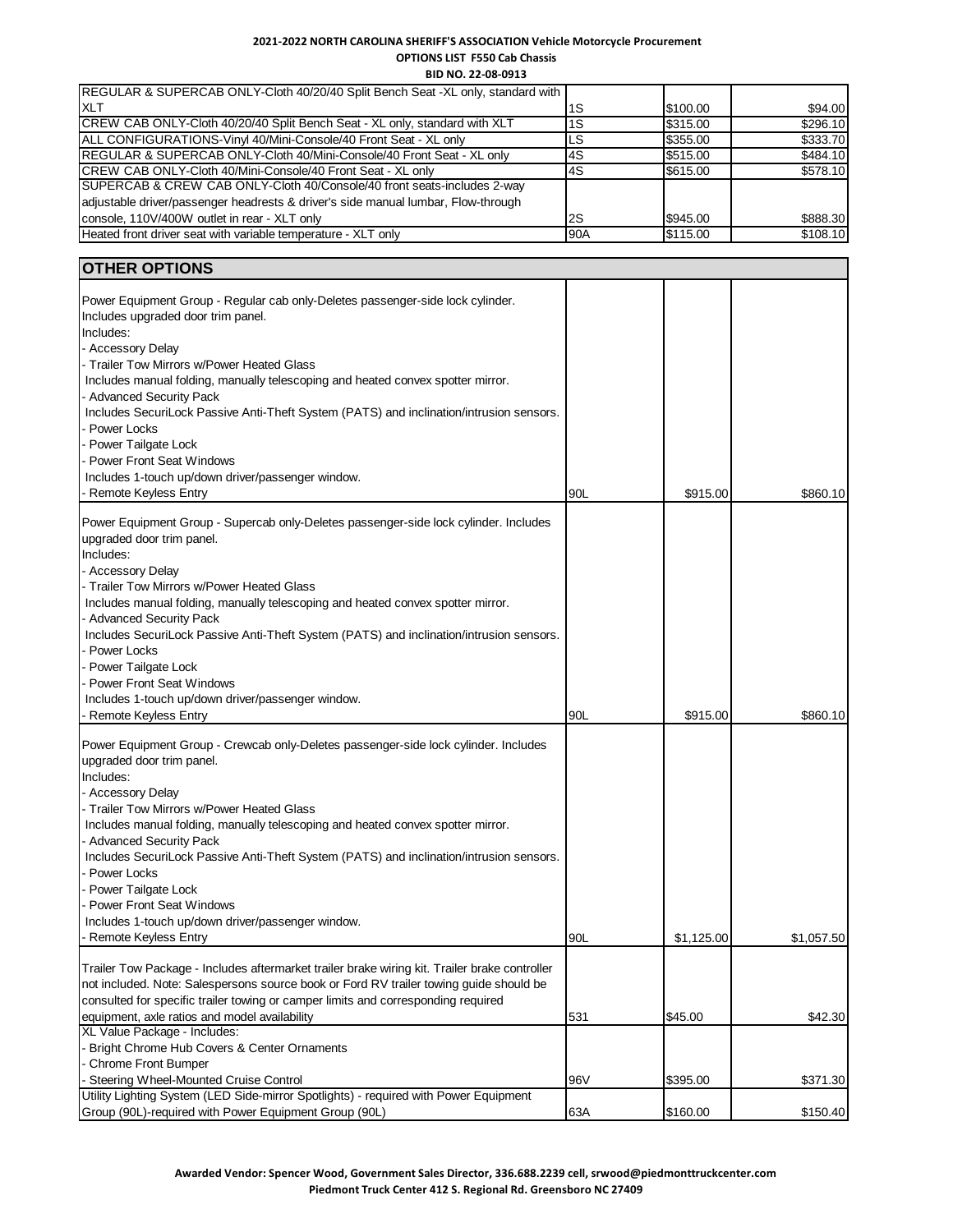**BID NO. 22-08-0913** Heavy-Service Front Suspension Package - Includes heavy-service front springs (1 up upgrade above the spring computer selected as a consequence of options chosen. Not included if maximum springs have been computer selected as standard equipment). Recommended only on vehicles which will permanently utilize aftermarket equipment such as heavy-duty winches, brush guards or other apparatus which loads the front axle to the specified Gross Axle Weight Rating (GAWR). Note 1: Vehicle ride height will increase with the addition of this package. Note 2: May result in deterioration of ride quality when vehicle is not equipped with front end utility attachment 67H **67H** \$125.00 \$117.50 Extra Heavy-Service Suspension Package - Includes pre-selected extra heavy-service front springs (see Order Guide Supplemental Reference for springs/FGAWR of specific vehicle configurations). Recommended only on vehicles which will permanently utilize aftermarket equipment such as heavy-duty winches, brush guards or other apparatus which loads the front axle to the specified Gross Axle Weight Rating (GAWR). NOTE 1: May result in a deterioration of ride quality. NOTE 2: Vehicle ride height will increase with the addition of this package 67X \$117.50 \$117.50 Extra Heavy-Duty Front End Suspension - 7,500 GAWR - Includes upgraded front axle and max 7,500 lbs. Front springs/GAWR rating for configuration selected. Incomplete vehicle package - requires further manufacture and certification by a final stage manufacturer 67P \$285.00 \$267.90 Snow Plow Prep Package - Includes pre-selected springs (see Order Guide Supplemental Reference for springs/FGAWR of specific vehicle configurations  $473$   $\left|473\right|$  \$250.00  $\left|5250.00\right|$  \$235.00 High Capacity Trailer Tow Package - requires Diesel engine 535 535 535 535 580.00 \$545.20 Low Deflection Package 86S \$103.40 Aft-Axle Frame Extension (req. 145" or 169" wheelbase) – F-450/F-550/F-600 only (145" Wheelbase/60" CA – 42.4" aft-of-axle frame extension increases AF dimension to 89.4") (169" Wheelbase/84" CA – 32.4" aft-of-axle frame extension increases AF dimension to 79.6") 63C \$115.00 \$108.10 Engine Block Heater 41H \$100.00 \$94.00 Transfer case skid plates 410 to the state of the state of the state of the state of the state of the state of the state of the state of the state of the state of the state of the state of the state of the state of the sta 2-Ton Mechanical Jack \$51.70 \$51.70 \$55.00 \$51.70 Transmission Power Take-Off- Includes mobile and stationary PTO modes 62R \$280.00 \$263.20 Engine Idle Shut Down - 5 Minutes 86A \$235.00 \$235.00 \$235.00 Engine Idle Shut Down - 10 Minutes 86B \$250.00 \$235.00 Engine Idle Shut Down - 15 Minutes 86C **86C 12 Studies 10 Studies 86C** 86C 5235.00 \$235.00 Engine Idle Shut Down - 20 Minutes 86D \$235.00 \$235.00 Operator Commanded Regeneration (OCR) - requires Diesel engine (99T)  $|$ 98R \$250.00 \$235.00 Dual 78 AH Battery 6197.40 **86M** \$210.00 \$197.40 Upfitter Interface Module \$277.30 Power-Adjustable Pedals - XLT Package only **62M** 62M \$120.00 \$112.80 397 Amp Alternator 67B \$108.10 \$108.10 \$108.10 \$108.10 \$108.10 \$108.10 \$108.10 \$108.10 \$108.10 \$108.10 \$108.10 26.5 Gallon Mid Ship Fuel Tank - Removes 40 gallon fuel tank 65 M **65M** \$125.00 \$117.50 Dual diesel fuel tanks - combines 40 gallon aft-of-axle & 26.5 gallon mid ship tank 65C \$625.00 \$587.50 Folding Trailer Tow Mirrors-102" width, includes manual telescoping power/heated glass, heated convex spotter mirror & integrated clearance lamps/turns signals, includes-Utility Lighting system, LED side-mirror spotlights 545.00 \$606.30 \$606.30 \$606.30 \$606.30 Powerscope Trailer Tow Mirrors with Heat - includes power-folding with Autofold, telescoping, Power Glass, turn signal & High-intensity LED security approach lamps includes Utility lighting system, LED side-mirror spotlights - XLT only 54F \$280.00 \$263.20 Trailer Brake Controller - Verified to be compatible with select electric over hydraulic brakes. Includes smart trailer tow connector. 6253.80 **52B** \$270.00 \$253.80 Platform Running Boards-REGULAR CAB ONLY 18B 18B \$320.00 \$300.80 Platform Running Boards-SUPERCAB & CREW CAB ONLY 18B 18445.00 \$445.00 Audible Lane Departure Warning and the state of the state of the state of the state of the state of the state of the state of the state of the state of the state of the state of the state of the state of the state of the s Pre-Collision Assist - Includes Automatic Emergency Braking (AEB), automatic high beam and forward collision warning example and the state of the state of the state of the state of the state of the state of the state of the state of the state of the state of the state of the state of the state of the state o Rear View Camera & Prep Kit 8790.10 \$390.10 \$415.00 \$390.10 \$415.00 \$390.10 Fixed Rear-Window w/Defrost the contraction of the state of the state and the state of the state of the state of the state of the state of the state of the state of the state of the state of the state of the state of the s Power sliding Rear window with Defrost **435 435 435 5380.70** \$380.70 All-Weather Floor Mats - XLT Package only 16T 16T 5130.00 \$122.20 Carpet Delete - Replaced with black flooring - XLT Package only 166 166 - 166 - 1650.00 -\$47.00 Privacy Glass 924 \$30.00 \$28.20 110V/400W Outlet - Includes 1 in-dash mounted outlet 43C 43C \$175.00 \$164.50 Color-Coordinated Full Carpet w/Floor Mats 16F 16F \$60.00 \$56.40 Rapid-Heat Supplemental Cab Heater - Includes: - 397 Amp Alternator 41A \$235.00 \$235.00 \$235.00 \$235.00 \$235.00 \$235.00 \$235.00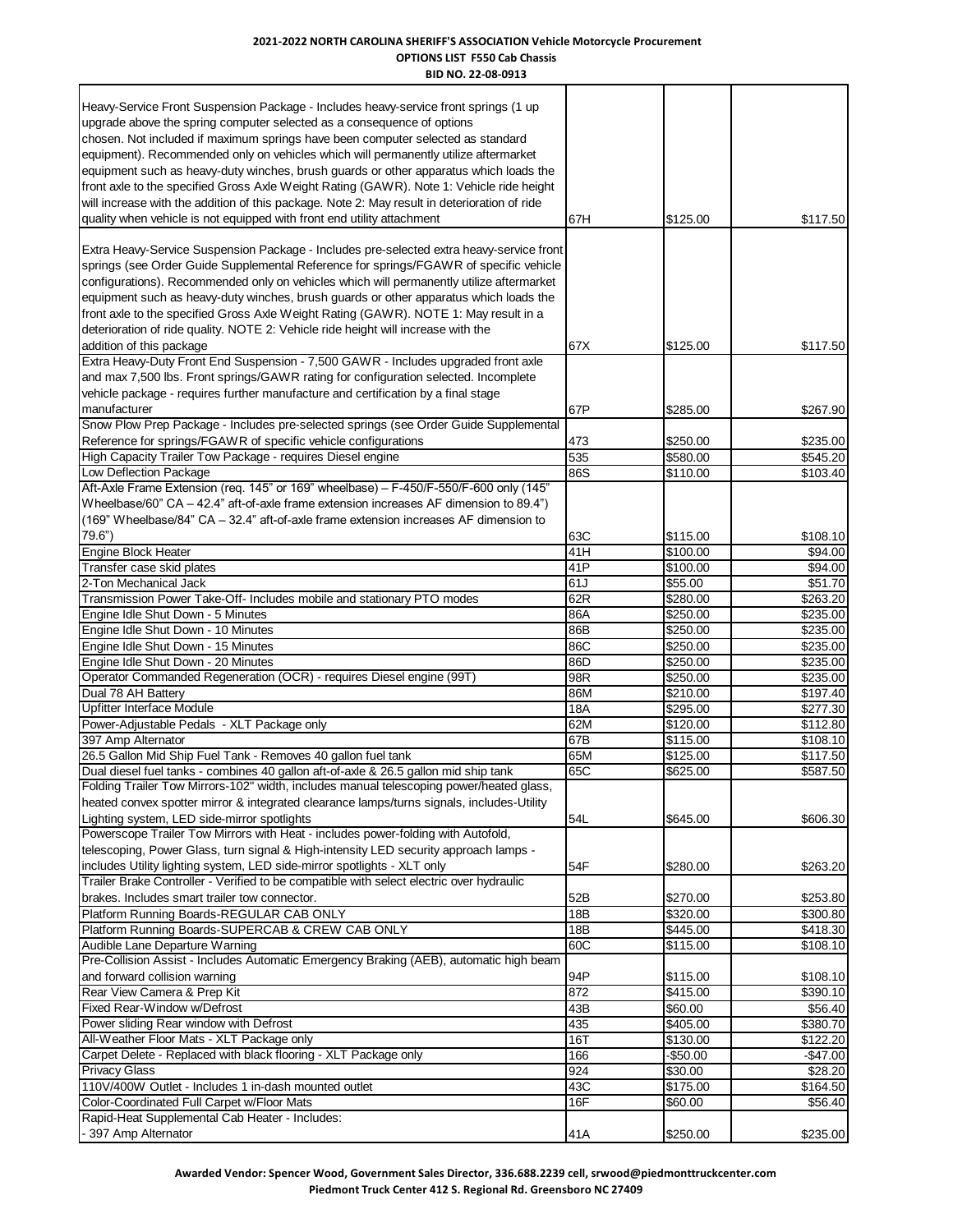**BID NO. 22-08-0913**

| Remote Start System-requires Power Equipment Group                                          | 76S        | \$250.00   | \$235.00   |
|---------------------------------------------------------------------------------------------|------------|------------|------------|
| Voice-Activated Navigation - XLT Package only                                               | 21N        | \$570.00   | \$535.80   |
| Amber LED Warning Strobes - Includes center high-mounted stop light bar and 2 hood          |            |            |            |
| mounted lights                                                                              | 91S        | \$675.00   | \$634.50   |
| Amber-White LED Warning Strobes - Includes center high-mounted stop light bar and 2         |            |            |            |
| hood mounted lights                                                                         | 91G        | \$725.00   | \$681.50   |
| <b>Black Molded Hood Deflector</b>                                                          | 87H        | \$130.00   | \$122.20   |
| Front Wheel Well Liners                                                                     | 61L        | \$180.00   | \$169.20   |
| Ambulance Prep Package - Includes 7,000 lbs. max front springs/GAWR rating for              |            |            |            |
| configuration selected. Incomplete vehicle package - requires further                       |            |            |            |
| manufacture and certification by a final stage manufacturer. Ford vehicles are suitable for |            |            |            |
| producing ambulances only if equipped with the Ford Ambulance Prep Package. In              |            |            |            |
| addition, Ford urges ambulance manufacturers to follow the recommendations of the Ford      |            |            |            |
| Incomplete Vehicle Manual and the Ford Truck Body Builders Layout Book (and pertinent       |            |            |            |
| supplements). Using a Ford vehicle without the Ford Ambulance Prep Package to produce       |            |            |            |
|                                                                                             |            |            |            |
| an ambulance voids the Ford warranty. Note: Stationary Elevated Idle Control (SEIC) has     |            |            |            |
| been integrated into the engine control module.                                             |            |            |            |
| Includes:                                                                                   |            |            |            |
| - 397 Amp Alternator                                                                        |            |            |            |
| <b>Operator Commanded Regeneration</b>                                                      | 47 A       | \$1,205.00 | \$1,132.70 |
|                                                                                             |            |            |            |
|                                                                                             |            |            |            |
| Ambulance Prep Pkg w/Special Emissions (LPO) - Includes EPA Special Emergency               |            |            |            |
| Vehicle Emissions and 7000 lbs. max front springs/GAWR rating for configuration             |            |            |            |
| selected. Incomplete vehicle package - requires further manufacture and certification by a  |            |            |            |
| final stage manufacturer. Ford vehicles are suitable for producing ambulances with special  |            |            |            |
| emissions only if equipped with the Ford Ambulance Prep Package with EPA Special            |            |            |            |
| Emergency Vehicle Emissions. In addition, Ford urges ambulance manufacturers to follow      |            |            |            |
| the recommendations of the Ford Incomplete Vehicle Manual and the Ford Truck Body           |            |            |            |
| Builders Layout Book (and pertinent supplements). Using a Ford vehicle without the Ford     |            |            |            |
| Ambulance Package with EPA Special Emergency Vehicle Emissions                              |            |            |            |
| to produce an ambulance with special emissions voids the Ford warranty. NOTE 1:             |            |            |            |
|                                                                                             |            |            |            |
| Stationary Elevated Idle Control (SEIC) has been integrated into the engine control module. |            |            |            |
| NOTE 2: Engine calibration significantly reduces the possibility of depower mode when in    |            |            |            |
| stationary PTO operation. NOTE 3: Operator commanded regen allowed down to 30% of           |            |            |            |
| DPF filter full, instead of 100%. NOTE 4: Must meet the definition of an emergency          |            |            |            |
| vehicle, an ambulance or fire truck per 40 CFR 86.1803.01 in the federal register. NOTE     |            |            |            |
| 5: California Code of Regulations allows for the sale of federally certified emergency      |            |            |            |
| vehicles in California.                                                                     |            |            |            |
| Includes:                                                                                   |            |            |            |
| 397 Amp Alternator                                                                          |            |            |            |
| - Operator Commanded Regeneration                                                           | 47L        | \$1,205.00 | \$1,132.70 |
| Fire/Rescue Prep Pkg w/EPA Special Emissions (LPO) - Includes 7,000 lbs. max front          |            |            |            |
| springs/GAWR rating for configuration selected. Incomplete vehicle package - requires       |            |            |            |
| further manufacture and certification by a final stage manufacturer. Ford urges             |            |            |            |
| Fire/Rescue vehicle manufacturers to follow the recommendations of the Ford Incomplete      |            |            |            |
| Vehicle Manual and the Ford Truck Body Builders Layout Book (and pertinent                  |            |            |            |
| supplements). NOTE 1: Stationary Elevated Idle Control (SEIC) has been integrated into      |            |            |            |
| the engine control module. NOTE 2: Engine calibration significantly reduces the possibility |            |            |            |
| of depower mode when in stationary PTO operation. NOTE 3: Operator commanded regen          |            |            |            |
| allowed down to 30% of DPF filter full, instead of 100%. NOTE 4: Must meet the definition   |            |            |            |
|                                                                                             |            |            |            |
| of an emergency vehicle, an Ambulance or Fire Truck per 40 CFR 86.1803.01 in the            |            |            |            |
| federal register. NOTE 5: California Code of Regulations allows for the sale of federally   |            |            |            |
| certified emergency vehicles in California.                                                 |            |            |            |
| Includes:                                                                                   |            |            |            |
| - 397 Amp Alternator                                                                        |            |            |            |
| <b>Operator Commanded Regeneration</b>                                                      | 47J        | \$1,205.00 | \$1,132.70 |
| Steering Wheel-Mounted Cruise Control                                                       | 525        | \$235.00   | \$220.90   |
| <b>Exterior Backup Alarm</b>                                                                | 76C        | \$140.00   | \$131.60   |
| XL Decor Group - Includes:                                                                  |            |            |            |
| Bright Chrome Hub Covers & Center Ornaments                                                 |            |            |            |
| - Chrome Front Bumper                                                                       | <b>17F</b> | \$220.00   | \$206.80   |
| Fog Lamps - requires XL Décor (17F)                                                         | 595        | \$130.00   | \$122.20   |
| Bright chrome grille                                                                        | 63G        | \$0.00     | \$0.00     |
| Daytime Running Lamps                                                                       | 942        | \$45.00    | \$42.30    |
| Speed Limitation - 65-MPH Governed Top Speed                                                | 926        | \$80.00    | \$75.20    |
| Speed Limitation - 75-MPH Governed Top Speed                                                | 927        | \$80.00    | \$75.20    |

**Awarded Vendor: Spencer Wood, Government Sales Director, 336.688.2239 cell, srwood@piedmonttruckcenter.com Piedmont Truck Center 412 S. Regional Rd. Greensboro NC 27409**